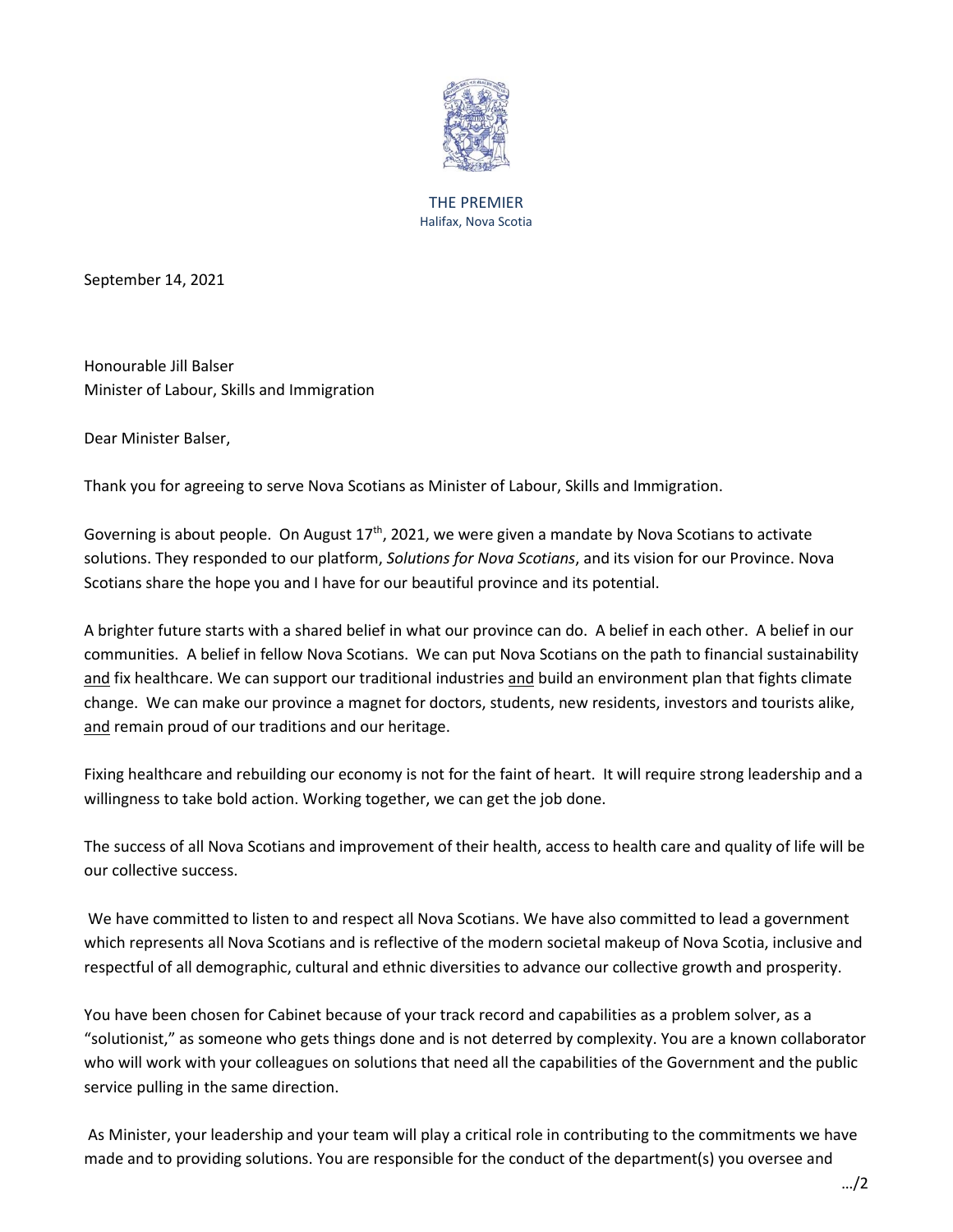Honourable Jill Balser Page 2

must be aware of and adhere to the public service's *Code of Conduct and Respectful Workplace Policy* in your interactions with the public service. Most importantly, you are part of a team of solutionists who share a common vision and commitment to *Solutions for Nova Scotians.*

As Minister of Labour, Skills and Immigration you will:

- Within the first 90 days of your mandate, prepare a timeline for completion of all tasks below over the next four years. The initial timelines are to be updated quarterly thereafter.
- Work with businesses, the community college and the labour sector to modernize our apprenticeship programs.
- Set a goal of a population of 2,000,000 by 2060 by attracting on average 25,000 people per year working with partners across the province in pursuit of this goal.
- Target a minimum of 10,000 to 15,000 new migrants each year from across Canada with 1) an introduction to NS with a powerful promotional campaign; 2) ensuring the job opportunities are available for them and/or the opportunities and business climate is attractive for them to start and grow their businesses here.
- Achieve our population target through a combination of migration from other parts of Canada and a strategic immigration plan including a targeted advertisement campaign.
- Encourage moves to areas outside of Halifax that have been experiencing a decline.
- Focus on attracting key groups and attracting them to rural areas of our province:
	- Individuals who can work remotely and have flexibility to move.
	- People who grew up in Nova Scotia and would now consider moving home.
	- Current and former students who attend or attended university or college here and fell in love with the province.
	- Individuals who love the outdoors and have always dreamed of living a more laid back lifestyle, close to the ocean.
	- People who have visited Nova Scotia as tourists.
- Implement, within six months of forming government, an initial marketing program shared between costs of production and direct media buys.
- Attract a mix of entrepreneurs and youth to all parts of our province.
- Advance an immigration and population growth policy that is bold, decentralized and is focused on immigration and population growth as an economic development tool and a fiscal opportunity.
- Work with the Federal government to establish a provincial immigration program that is fair and allows Nova Scotia to grow at an equitable rate as compared to other provinces.
- Establish (or grow) regional Immigration offices.
- Negotiate for an increase in our federal immigration numbers proposing 1.5% of our population, which could add 15,000 individuals per year.
- Work with the Federal government to establish a regional nominee program for Nova Scotia.

As Minister of Labour, Skills and Immigration, you will also support your Ministerial colleagues as they execute their responsibilities. In particular, you will support:

● The Minister of Health and Wellness, Minister responsible for Mental Health and Addictions, and Minister of Seniors and Long-Term Care in Health Human Resource recruitment efforts.